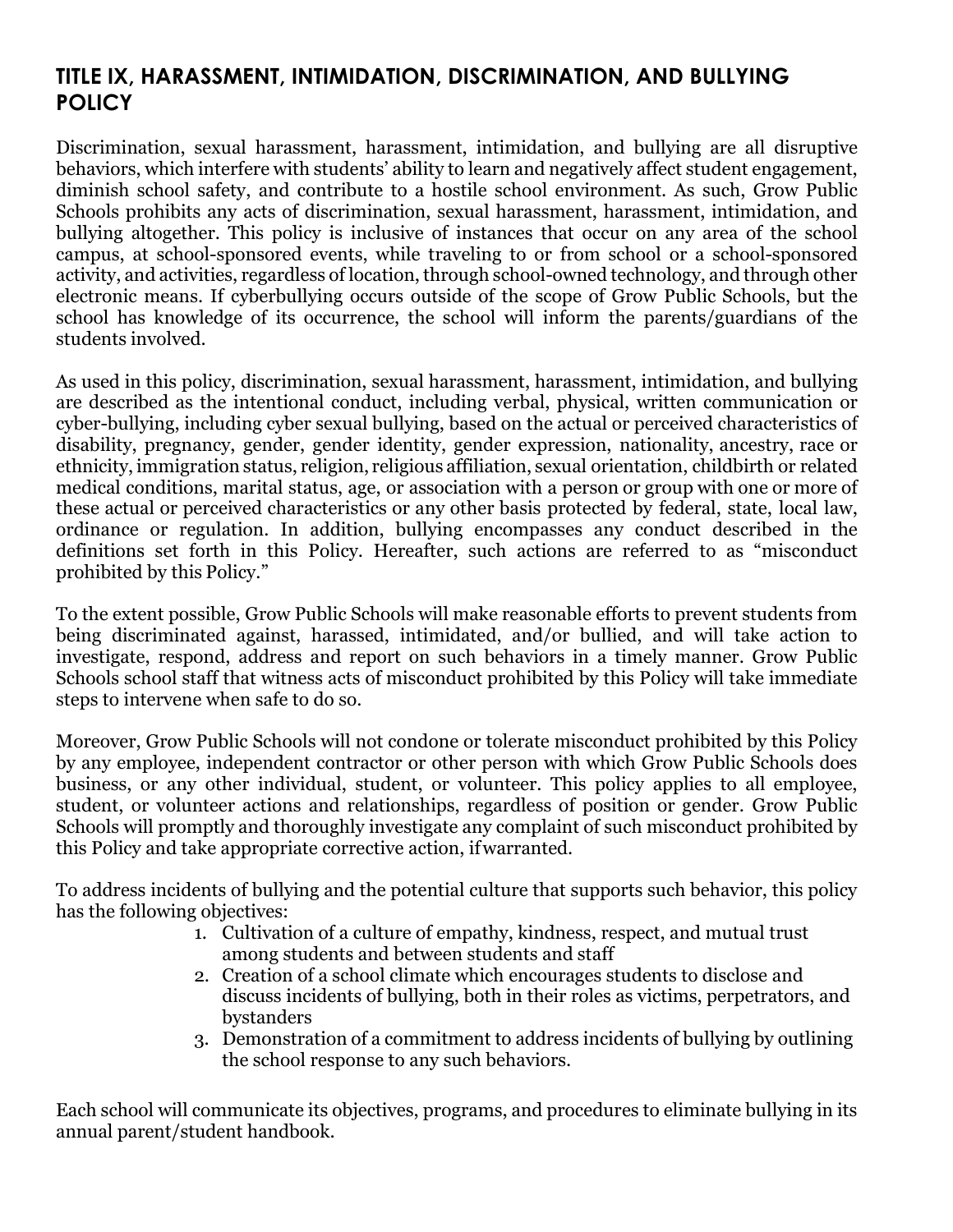## **Title IX, Harassment, Intimidation, Discrimination and Bullying Coordinator ("Coordinator")**:

Grow Academy Shafter Grow Academy Arvin<br>
(661) 630-7220 ext. 2114 (661) 855-8200  $(661)$  630-7220 ext. 2114

Lacie Harris, Principal **Hurshel Williams, Principal** [lharris@growpublicschools.org](mailto:lharris@growpublicschools.org) [hwilliams@GrowPublicschools.org](mailto:hwilliams@GrowPublicschools.org) 

## **Definitions**

## **Prohibited Unlawful Harassment**

- Verbal conduct such as epithets, derogatory jokes or comments or slurs
- Physical conduct including assault, unwanted touching, intentionally blocking normal movement or interfering with school because of sex, race or any other protectedbasis
- Retaliation for reporting or threatening to report harassment
- Deferential or preferential treatment based on any of the protected classes above

## **Prohibited Unlawful Harassment under Title IX**

Title IX (20 U.S.C. § 1681 *et. seq*; 34 C.F.R. § 106.1 *et. seq*) and California state law prohibit harassment on the basis of sex. In accordance with these existing laws, discrimination on the basis of sex in education institutions is prohibited. All persons, regardless of sex, are afforded equal rights and opportunities and freedom from unlawful discrimination in education programs or activities conducted by Grow Public Schools.

Grow Public Schools is committed to providing an educational environment free of sexual harassment and considers such harassment to be a major offense, which may result in disciplinary action.

Sexual harassment consists of sexual advances, request for sexual favors and other verbal or physical conduct of a sexual nature when: (a) Submission to the conduct is explicitly or implicitly made a term or a condition of an individual's education, academic status, or progress; (b) submission to, or rejection of, the conduct by the individual is used as the basis of educational or academic decisions affecting the individual; (c) the conduct has the purpose or effect of having a negative impact upon the individual's academic performance, or of creating an intimidating, hostile, or offensive educational environment; and/or (d) submission to, or rejection of, the conduct by the individual is used as the basis for any decision affecting the individual regarding benefits and services, honors, programs, or activities available at or through the educational institution.

It is also unlawful to retaliate in any way against an individual who has articulated a good faith concern about sexual harassment against him/her or against another individual.

Sexual harassment may include, but is not limited to:

- Physical assaults of a sexual nature, such as:
	- o Rape, sexual battery, molestation or attempts to commit these assaults and
	- o Intentional physical conduct that is sexual in nature, such as touching, pinching, patting, grabbing, brushing against another's body, or poking another's body
- Unwanted sexual advances, propositions or other sexual comments, such as:
	- o Sexually oriented gestures, notices, remarks, jokes, or comments about a person's sexuality or sexual experience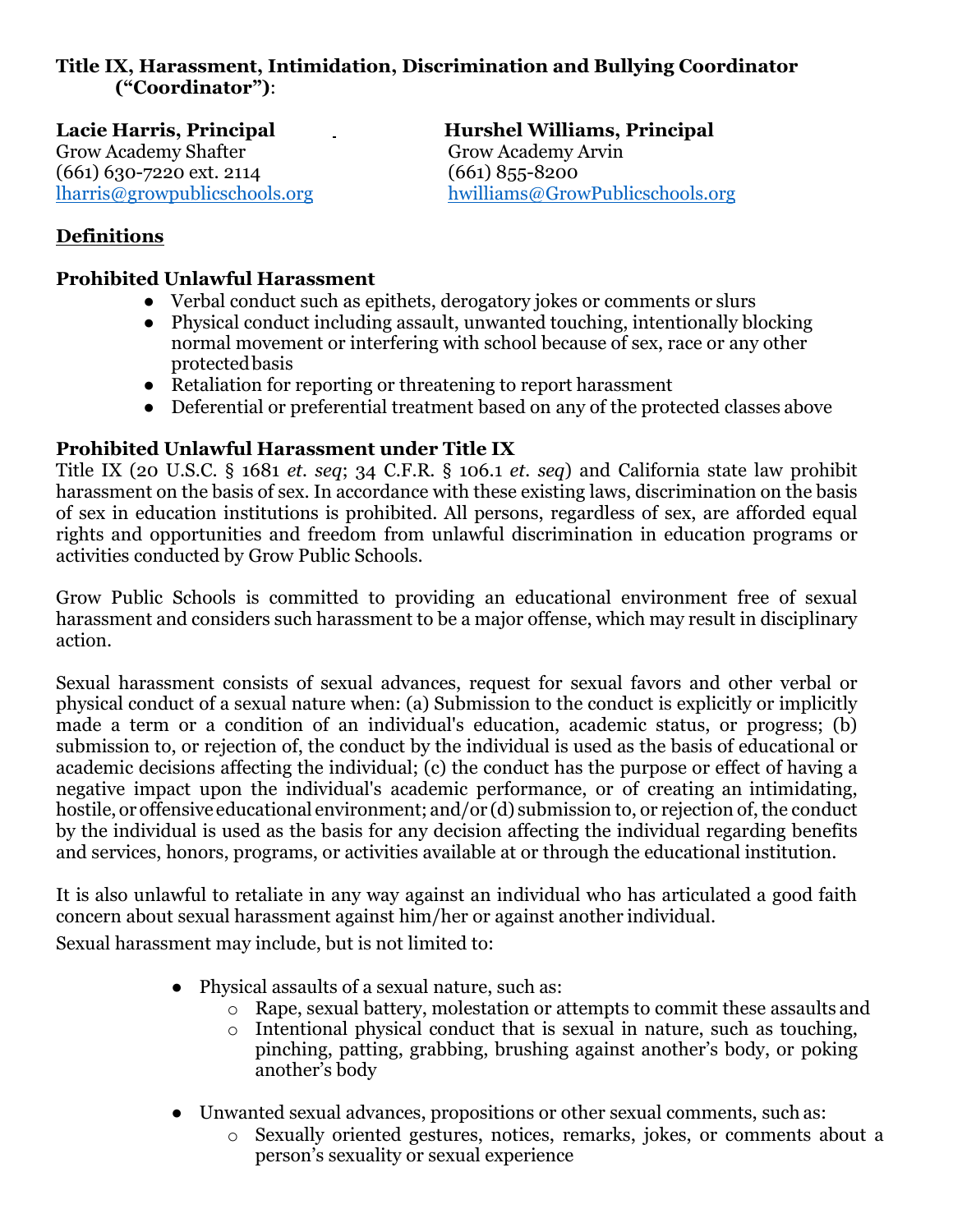- o Preferential treatment or promises of preferential treatment to an individual for submitting to sexual conduct, including soliciting or attempting to solicit any individual to engage in sexual activity for compensation or reward or deferential treatment for rejecting sexual conduct
- o Subjecting or threats of subjecting a student to unwelcome sexual attention or conduct or intentionally making the student's academic performance more difficult because of the student's sex
- Sexual or discriminatory displays or publications anywhere in the educational environment, such as:
	- o Displaying pictures, cartoons, posters, calendars, graffiti, objections, promotional materials, reading materials, or other materials that are sexually suggestive, sexually demeaning or pornographic or bringing or possessing any such material to read, display or view in the educational environment
	- o Reading publicly or otherwise publicizing in the educational environment materials that are in any way sexually revealing, sexually suggestive, sexually demeaning or pornographic, and
	- o Displaying signs or other materials purporting to segregate an individual by sex in an area of the educational environment (other than restrooms or similar rooms)

The illustrations of harassment and sexual harassment above are not to be construed as an allinclusive list of prohibited acts under this Policy.

## **Prohibited Bullying**

**Bullying** is defined as any severe or pervasive physical or verbal act or conduct, including communications made in writing or by means of an electronic act. Bullying includes one or more acts committed by a student group or group of students that may constitute as sexual harassment, hate violence, or creates an intimidating and/or hostile educational environment, directed toward one or more students that has or can be reasonably predicted to have the effect of one or more of the following:

- 1. Placing a reasonable pupil\* or pupils in fear of harm to that pupil's or those pupils' person or property.
- 2. Causing a reasonable pupil to experience a substantially detrimental effect on his or her physical or mental health.
- 3. Causing a reasonable pupil to experience a substantial interference with his or her academic performance.
- 4. Causing a reasonable pupil to experience a substantial interference with his or her ability to participate in or benefit from the services, activities, or privileges provided by Grow Public Schools.

5.

\* "Reasonable pupil" is defined as a pupil, including, but not limited to, an exceptional needs pupil, who exercises care, skill and judgment in conduct for a person of his or her age, or for a person of his or her age with his or her exceptional needs.

**Cyberbullying** is an electronic act that includes the transmission of harassing communication, direct threats, or other harmful texts, sounds, or images on the Internet, social media, or other technologies using a telephone, computer, or any wireless communication device. Cyberbullying also includes breaking into another person's electronic account and assuming that person's identity in order to damage that person's reputation.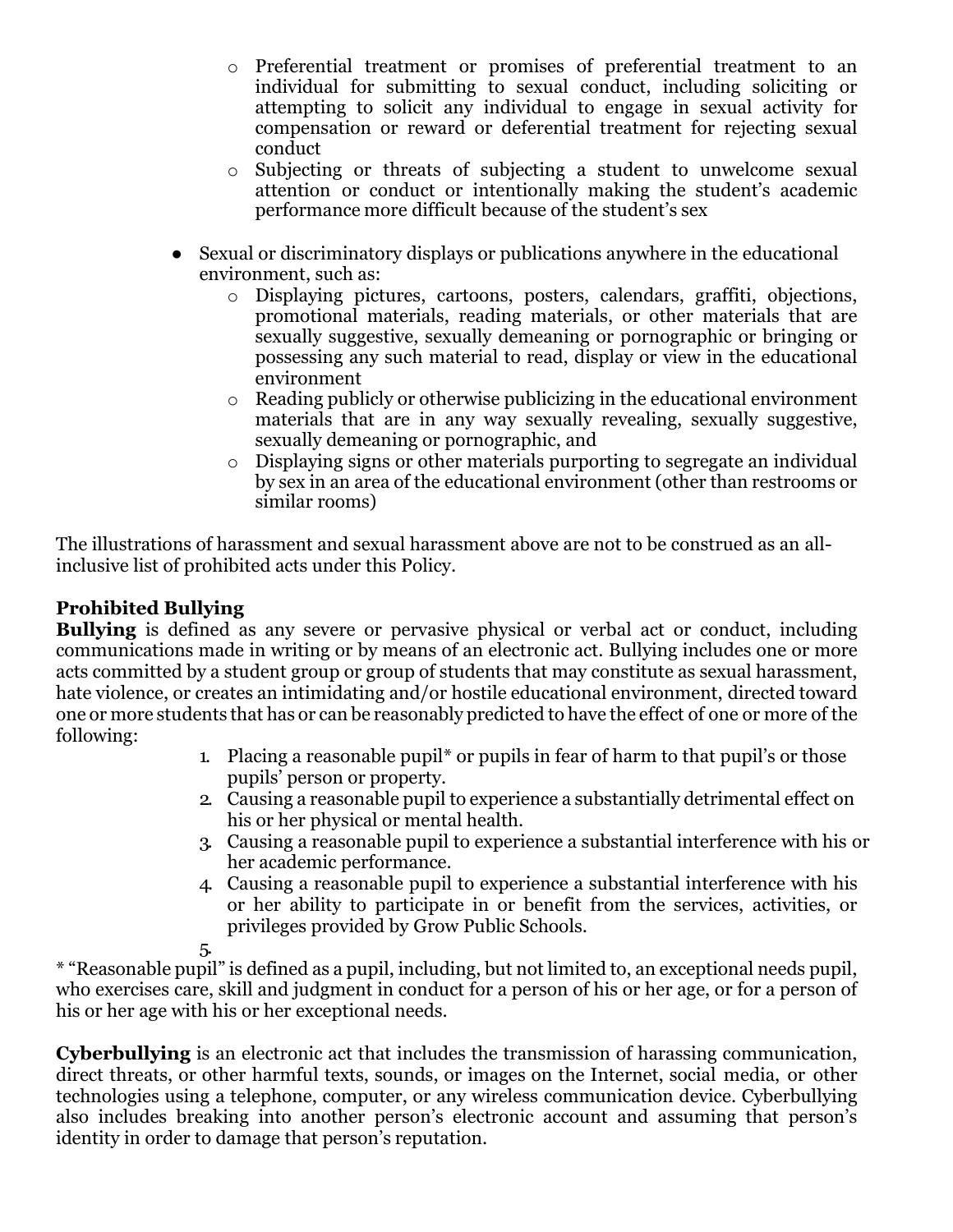**Electronic act** means the creation and transmission originated on or off the school site, by means of an electronic device, including, but not limited to, a telephone, wireless telephone, or other wireless communication device, computer, or pager, of a communication, including, but not limited to, any of the following:

- 1. A message, text, sound, video, or image.
- 2. A post on a social network Internet Web site including, but not limited to:
	- a. Posting to or creating a burn page. A "burn page" means an Internet Web site created for the purpose of having one or more of the effects as listed in the definition of "bullying," above
	- b. Creating a credible impersonation of another actual pupil for the purpose of having one or more of the effects listed in the definition of "bullying," above. "Credible impersonation" means to knowingly and without consent impersonate a pupil for the purpose of bullying the pupil and such that another pupil would reasonably believe, or has reasonably believed, that the pupil was or is the pupil who was impersonated
	- c. Creating a false profile for the purpose of having one or more of the effects listed in the definition of "bullying," above. "False profile" means a profile of a fictitious pupil or a profile using the likeness or attributes of an actual pupil other than the pupil who created the false profile.
- 3. An act of "Cyber sexual bullying" including, but not limited to:
	- a. The dissemination of, or the solicitation or incitement to disseminate, a photograph or other visual recording by a pupil to another pupil or to school personnel by means of an electronic act that has or can be reasonably predicted to have one or more of the effects described in definition of "bullying," above. A photograph or other visual recording, as described above, shall include the depiction of a nude, semi-nude, or sexually explicit photograph or other visual recording of a minor where the minor is identifiable from the photograph, visual recording, or other electronic act.
	- b. "Cyber sexual bullying" does not include a depiction, portrayal, or image that has any serious literary, artistic, educational, political, or scientific value or that involves athletic events or school-sanctioned activities.
	- 4. Notwithstanding the definitions of "bullying" and "electronic act" above, an electronic act shall not constitute pervasive conduct solely on the basis that it has been transmitted on the Internet or is currently posted on the Internet

## **Grievance Procedures**

## **1. Reporting**

All staff are expected to provide appropriate supervision to enforce standards of conduct and, if they observe or become aware of misconduct prohibited by this Policy, to intervene as soon as it is safe to do so, call for assistance, and report such incidents. The Board requires staff to follow the procedures in this policy for reporting alleged acts of misconduct prohibited by this Policy.

Any student who believes they have been subject to misconduct prohibited by this Policy or has witnessed such prohibited misconduct is encouraged to immediately report such misconduct to the Coordinator: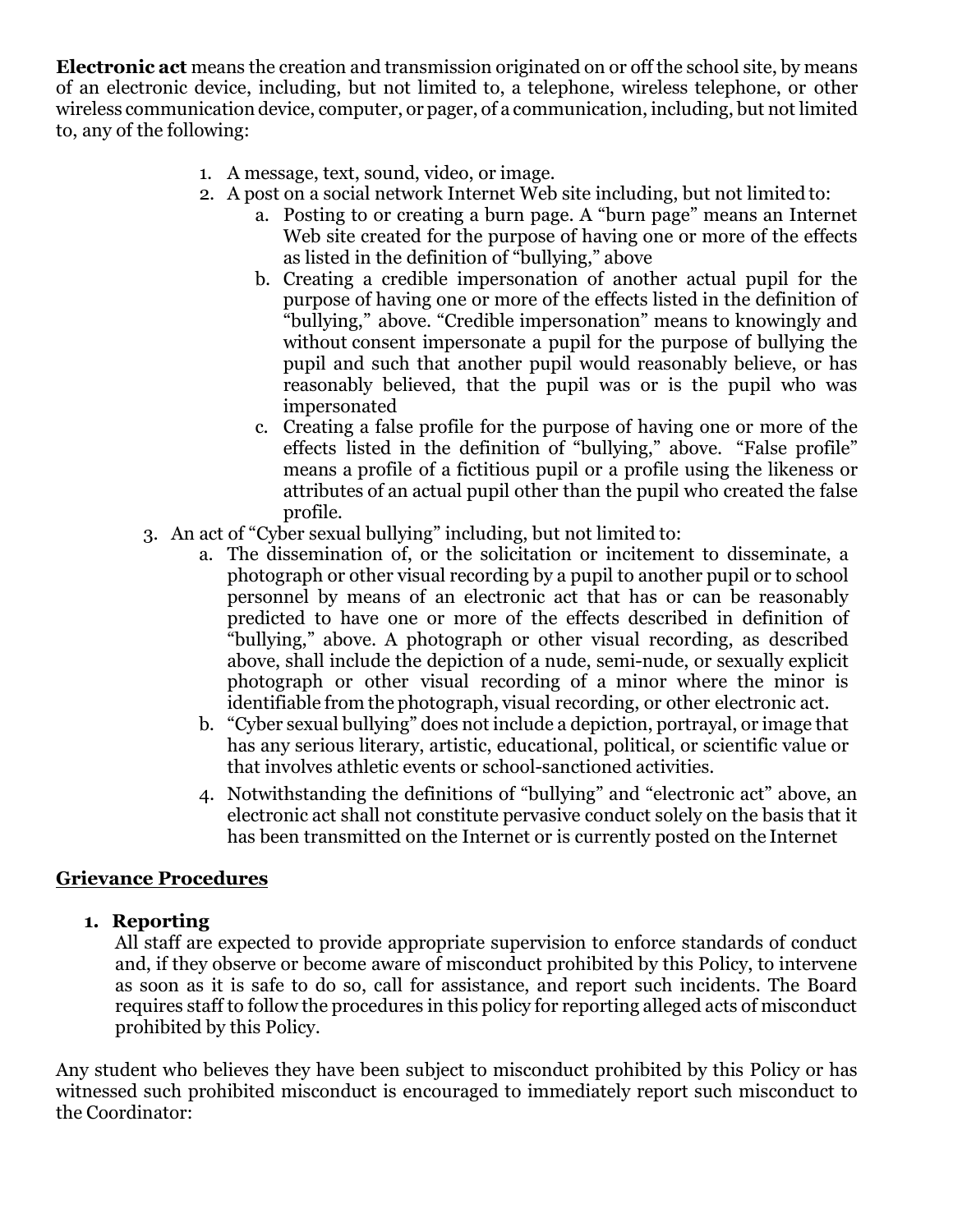Grow Academy Shafter Grow Academy Arvin (661) 630-7220 (661) 630-7220<br>
lharris@GrowPublicschools.org hwilliams@Grow

Lacie Harris, Principal **Hurshel Williams, Principal** hwilliams@GrowPublicschools.org

Complaints regarding such misconduct may also be made to the U.S. Department of Education, Office for Civil Rights.

While submission of a written report is not required, the reporting party is encouraged to submit a written report to the Coordinator. Oral reports shall also be considered official reports. Reports may be made anonymously, but formal disciplinary action cannot be based solely on an anonymous report. Both oral and anonymous reports will be documented and reported by the Coordinator.

Students are expected to report all incidents of misconduct prohibited by this Policy or other verbal, or physical abuses. Any student who feels she/he is a target of such behavior should immediately contact a teacher, counselor, the Principal, Coordinator, a staff person or a family member so that she/he can get assistance in resolving the issue in a manner that is consistent with this Policy. If a student/or staff member feels that he/she is the target of cyberbullying, the student or staff member is encouraged to save and print any messages or other posts sent to them thatthey feel constitutes cyberbullying and to notify a teacher, counselor,the Principal, Coordinator or other employee so that the matter may be investigated.

Grow Public Schools acknowledges and respects every individual's right to privacy. All reports shall be investigated in a manner that protects the confidentiality of the parties and the integrity of the process. This includes keeping the identity of the reporter confidential, as appropriate, except to the extent necessary to carry out the investigation and/or to resolve the issue, as determined by the Coordinator or administrative designee on a case-by-case basis. All interviews of witnesses, the victim, and the accused shall be conducted separately. During an investigation, all individuals involved must to the extent reasonably possible maintain the confidentiality of the proceedings and the names of the reporter and students involved.

Grow Public Schools prohibits any form of retaliation against any reporter in the reporting process, including but not limited to a reporter's filing of a complaint or the reporting of instances of misconduct prohibited by this Policy. Retaliation against anyone involved in the investigation is grounds for discipline. Such participation shall not in any way affect the status, grades, or work assignments of the reporter.

All supervisors of staff will receive sexual harassment training within six (6) months of their assumption of a supervisory position and will receive further training once every two (2) years thereafter. All staff will receive sexual harassment training and/or instruction concerning sexual harassment as required by law.

#### **1. Investigation**

Upon receipt of a report of misconduct prohibited by this Policy from a student, staff member, parent, volunteer, visitor or affiliate of Grow Public Schools, the Coordinator or administrative designee will promptly initiate an investigation. In most cases, a thorough investigation will take no more than seven (7) school days. If the Coordinator, or administrative designee determines that an investigation will take longer than seven (7) school days, he or she will inform the complainant and any other relevant parties and provide an approximate date when the investigation will be complete.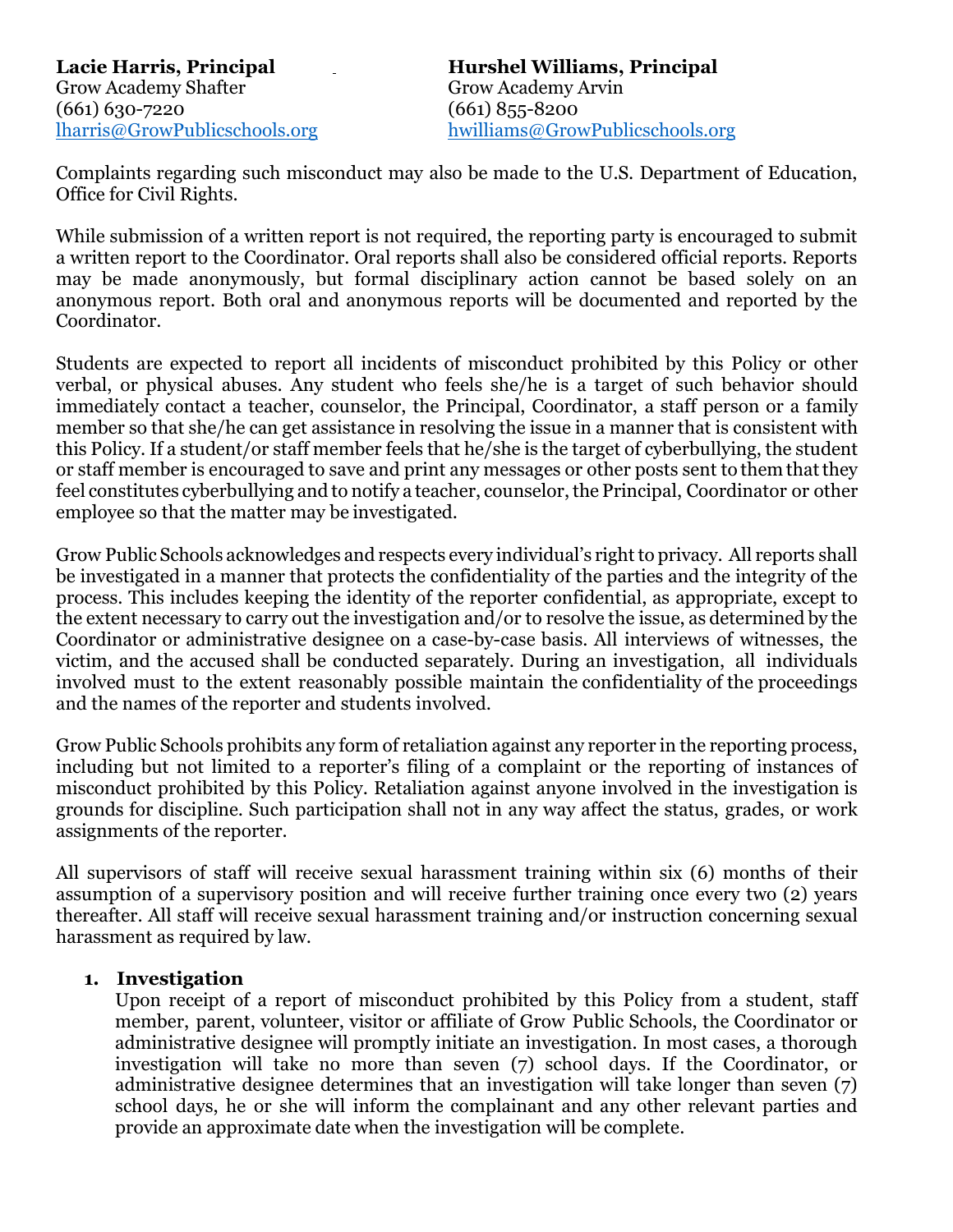At the conclusion of the investigation, the Coordinator or administrative designee will meet with the complainant and, to the extent possible with respect to confidentiality laws, provide the complainant with information about the investigation, including any actions necessary to resolve the incident/situation. However, in no case may the Coordinator or administrative designee reveal confidential information related to other students or employees, including the type and extent of discipline issued against such students or employees.

All records related to any investigation of complaints under this Policy are maintained in a secure location.

### **1. Consequences**

Students or employees who engage in misconduct prohibited by this Policy will be subject to disciplinary action. Interventions and consequences will be age-appropriate and equal to the severity of the violation. Some acts of bullying may be part of a larger pattern of bullying that requires a response either at the classroom, school site or by law enforcement officials. Consequences and appropriate remedial actions for a student who commits an act of bullying may include, but are not limited to, behavioral interventions, education, suspension and/or expulsion in accordance with the Grow Public Schools Suspension and Expulsion policy, or referral to law enforcement.

## **2. Uniform Complaint Procedures**

When harassment or bullying is based upon one of the protected characteristics set forth in this Policy, a complainant may also fill out a Uniform Complaint Procedures ("UCP") complaint form at any time during the process, consistent with the procedures laid out in this Handbook.

#### **3. Right of Appeal**

Should the reporting individual find the Coordinator's resolution unsatisfactory, he/she may follow the Parent Concern Process found in this Parent/Student Handbook.

## **4. False Reports and Statements**

Intentionally false reports, use of the complaint process, or statement to defame a fellow student or staff member or any illegitimate reason, will result in disciplinary consequences.

## **Annual Report to the Board**

Each school site will make an annual report to the Director of School Support Services in June, detailing bullying incidents at the school. At a fall Board meeting, the Director of School Support Services will report to the Board on bullying within Grow Public Schools and make recommendations as to how this policy can be more effectively implemented.

#### **Education**

To prevent bullying, each school site has the obligation to educate students about what bullying is and why it is unacceptable. When possible, teachers should use existing curriculum and materials to emphasize the negative, hurtful effects of bullying, including but not limited to bullying based on immigration status. Each school site should prioritize its existing anti- bullying curriculum and seek to enhance anti-bullying education. Furthermore, each school site should educate students in an age-appropriate manner about appropriate use of electronic devices and social media.